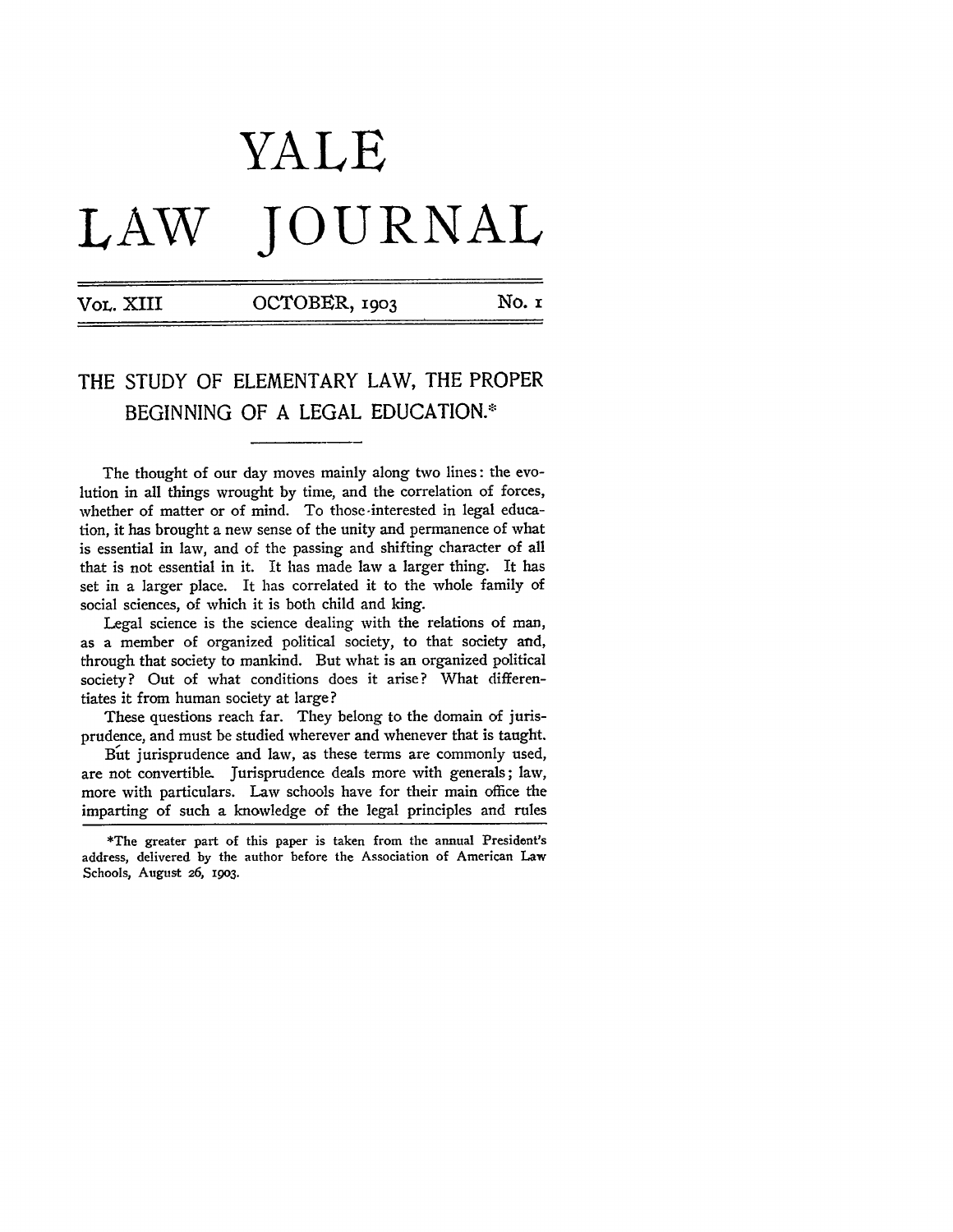prevailing in, some one particular political community as will justify the learner in: professing his ability to expound. and apply these in practice, against all comers, as occasion may arise.

What is it that has made the law of this particular society different from that of any other? In what does this difference consist? How shall principles and rules be so marshalled as best to show this? How shall their slow evolution be made clear? How much, of accident, how much of order, has there been in their development? What light can be thrown on this by History, by the Philosophy of History, by Psychology, by Physical Geography?

But Law is both Science and Art-a philosophy and a trade. How does one best learn the trade-terms and trade-methods? How in a trade of word and argument does one best acquire that sleight of mind which takes the place of sleight of hand in the trades of handicraft?

Our trade-masters are the courts. How shall the apprentice be best taught to shape himself to such modes of approaching them as may serve most the advantage of clients-to such modes of learning the lessons they daily teach as will give him the real meaning of their judgments, the true *ratio decidendi* of their opinions?

Among English speaking peoples it is undisputed that Americans have thus far provided the best facilities for education for the bar. They were driven to it by the force of circumstances. Their system of government was one that rested, not on personal authority, not on historical tradition, not on political necessities, but on unwritten law, and it was a law higher than any which their legislatures could make or unmake. Who was to apply this higher law? Who was to say which, in any case of doubt, was the higher? On its proper understanding and execution, its just administration, its adaptation and re-adaptation, from time to time, to fast changing social conditions, hung the safety of the State. For all this it looked to its lawyers-made by inevitable circumstances both a creative and a conservative governing aristocracy. They were to lead in its Constitutional Conventions, in its legislatures. They were alone to officer its courts.

With these things in view, the American law student, as soon as the United States attained political independence, was subjected to a careful training. It was at first found in the office of some leader of the bar. Here was he first set to reading such works as Montesquieu, Grotius, Puffendorf, Vattel, Hale's History of the Common Law, the Institutes of Justinian, and perhaps a few books of the Pandects, and then given Blackstone's Commentaries. Wood's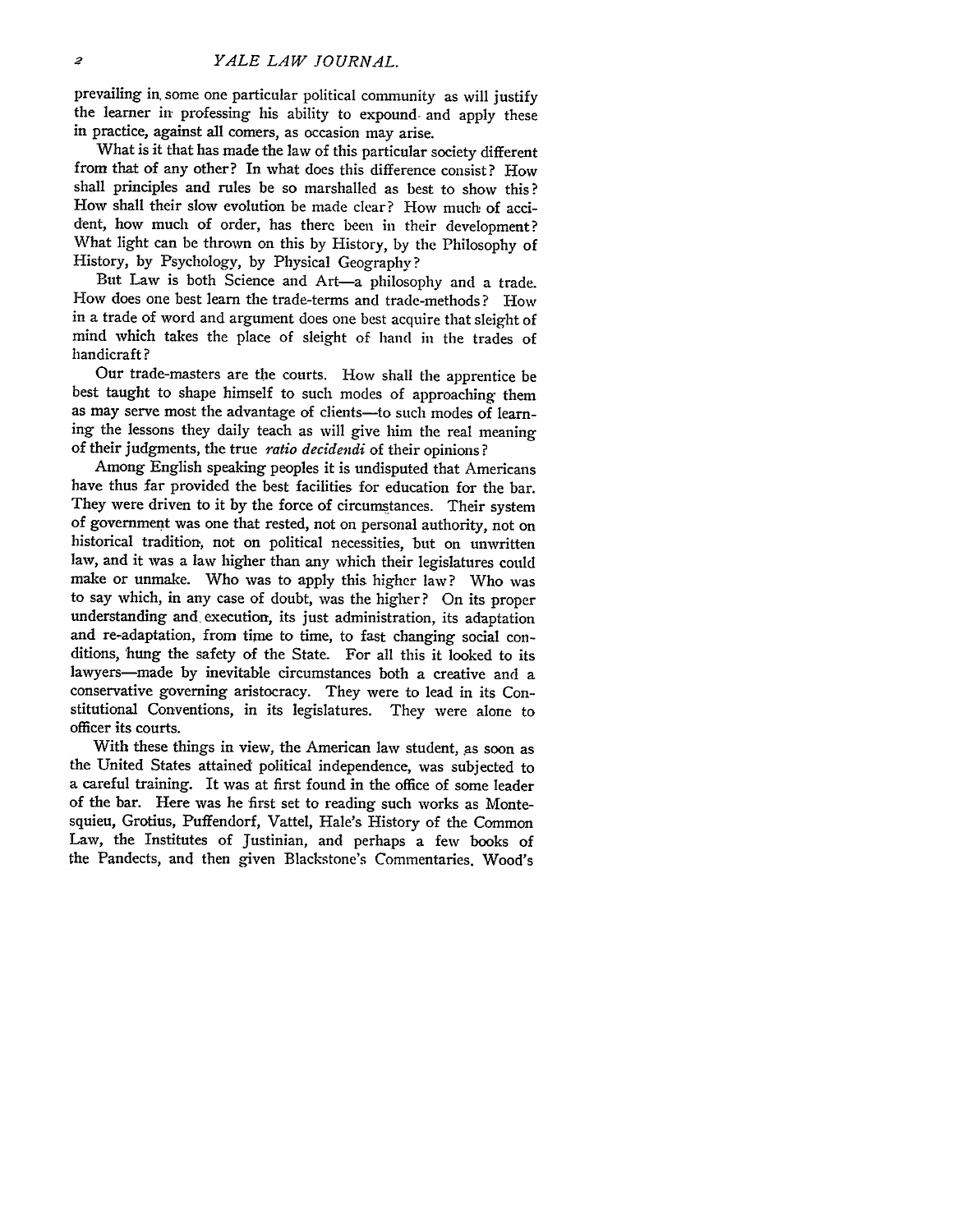Institutes, and the later volumes of the English Law Reports.\* Whatever else might be omitted, in any case, Blackstone's Commentaries never were.

Soon came the first Law School, that at Litchfield, Connecticut, first opened in **1784,** where instruction was given **by** elaborate lectures on the whole field of law, supported **by** references to leading cases in the reports. Later Law schools followed first the same method, and then added to it recitations from standard text-books. **The** great aim was to acquaint the student with the principles of law in such an order of arrangement, and with such reference to their historical development, as would best impress them permanently upon his mind. Cases were used mainly to support or illustrate antecedent propositions. They were regarded less as sources of law than as channels of **law.**

So far as office instruction went, it was in the same direction. For nearly a hundred years this was the history-the stationary history-of legal education in the United States. It ceased to be stationary in the seventh decade of the last century. **A** forvard movement came which was marked **by** three great events:

\*To illustrate the methods of this period, the course of reading may be compared taken by three young men, of whom two afterwards attained distinction, and one died in early youth:

Ezra Stiles, Jr. Harv. 1778, at Portsmouth, **N.** H. under Judge Parker, and New Haven, Conn., under Chas. Chauncey.

Burlamqui's *Principes de Droit Naturel;* Montesqieu, *de l'Esprit des Lois;* Lord Kames" History of Law; Blackstone; Wood's Maxims; Wood's Institutes; Co. Litt.; Bacon's Abr.; Hawkins' Pleas of the Crown; Gilbert's Evidence, Devises, and Tenures; Law of Bills of Exchange; Molley *de lure Maritirn.;* Hale's Abridgement; **Lex** Testamentorum; Sullivan's Lectures; Bohun's Institutes; Boot on Suits at Law; **Offic.** Cler. Pac.; Burn's Justice; Dalrymple's Institutions of the Laws of Scotland, etc.; Institutes of Justinian and part of the Pandects; Puffendorf; Poulton's Crim. Law; Salkeld's Rep.; i and **2** Burrow; part of Lord Raymond's, **Holt's** and Shower's Rep. See Literary Diary of Ezra Stiles, **III, 42o.**

James Kent, Yale, 178Y, Poughkeepsie, **N.** Y., under Judge Benson. Grotius; Puffendorf; Smollett's, Hume's and Rapin's Histories of England; Hale, Hist. of the Comm. Law of England; Blackstone. See Memoirs of Chandellor Kent, **ig.**

John Quincy Adams, Harv. **1787,** Newburyport, Mass., under Chief Justice Parsons.

Robertson's Hist. of Charles V, vol **i** (to get his account of feudalism) Vattel; Blackstone (read three times); Sullivan's Lectures; Wright's Tenures; Co. Litt. Wood's Institutes; Gilbert on Evidence; Foster's and Hawkins' Pleas of the Crown; Bacon's Pleas and Pleading; Institutes of Justinian; Buller's *Nisi* Prius; Barrington's Observations on the Statutes. See Proceedings of Mass. Hist. **Soc., 2d** Series, XVI, **315,** *et seq.*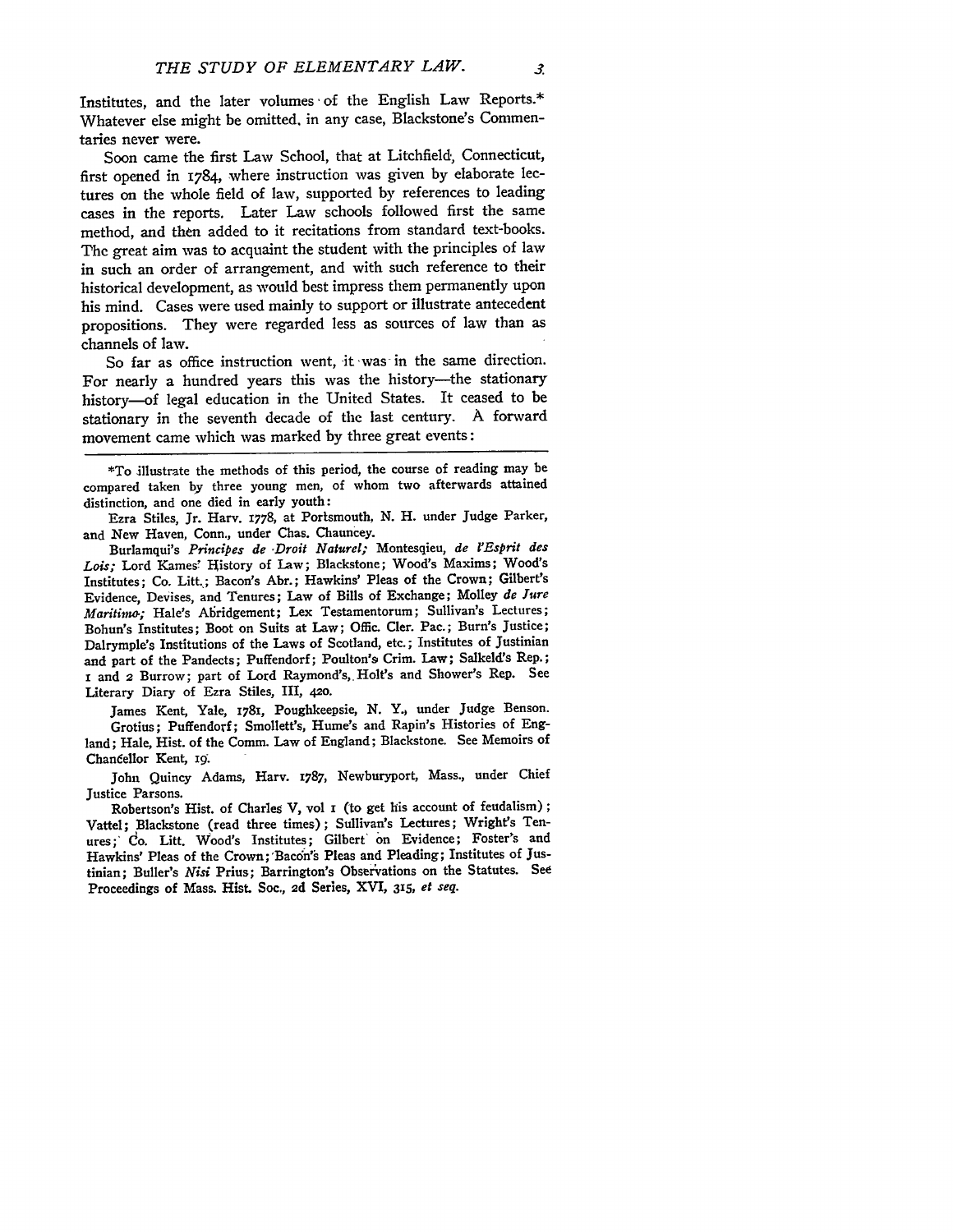**i.** The creation of a committee on legal education, representing the whole American bar, and its report on that subject to the American Bar Association in 1879, urging a more scholarly and thorough training for the profession.'

2. The extension of the term of study required for a bachelor's degree, in two law schools, $2$  to three years, and the offer, in another, 3which still adhered to the two years' term, of two years more of advanced study for bachelors of law, leading to the degree of Doctor of Civil Law.'

**3.** The publication, in 187o, by Professor Langdell of Harvard, of the first case-book, which was prepared solely for use in law school instruction.

I have named these events in the reverse order of time, preferring what I deem their order in relative importance.

The first brought an influence to bear on courts and legislatures, which has proved irresisitible in advancing the requirements for admission to the bar.

The second helped greatly to make that advance possible, not only by leading to a general lengthening of the term of study, but by giving a higher legal education to those who were to become themselves law teachers, and forcing those who gave it to them, in order to be able to face their classes, to broaden their own reading and thought in new directions and in all directions.

The third proved to be the beginning of a new theory of legal instruction, according to which its main end from the beginning should be to encourage and assist the student in the study and analysis of judicial precedents, and he should be left to pick up and arrange the elementary principles of law, as he best can, for himself. This theory has been put in practice at several American law schools, and a system of instruction introduced, which is fundamentally different from that which formerly prevailed there, and from that which had ever prevailed at any seat of legal education in the history of the world.

"Die Weltgeschichte ist das Weltgericht" was the wise saying of a great poet. Was the world's judgment, formed and expressed

\*That of Yale University in 1876.

4The history of the beginnings of the change of system, which has been since adopted in many other Schools, is given in the journal of the **Am.** Social Science Association, XI, **123.**

**<sup>&#</sup>x27;By** the American Bar Association, in 1878, Am. Bar. Ass'n Reports, *II,* 209-236.

<sup>2</sup> Those of Harvard and Boston Universities in x876.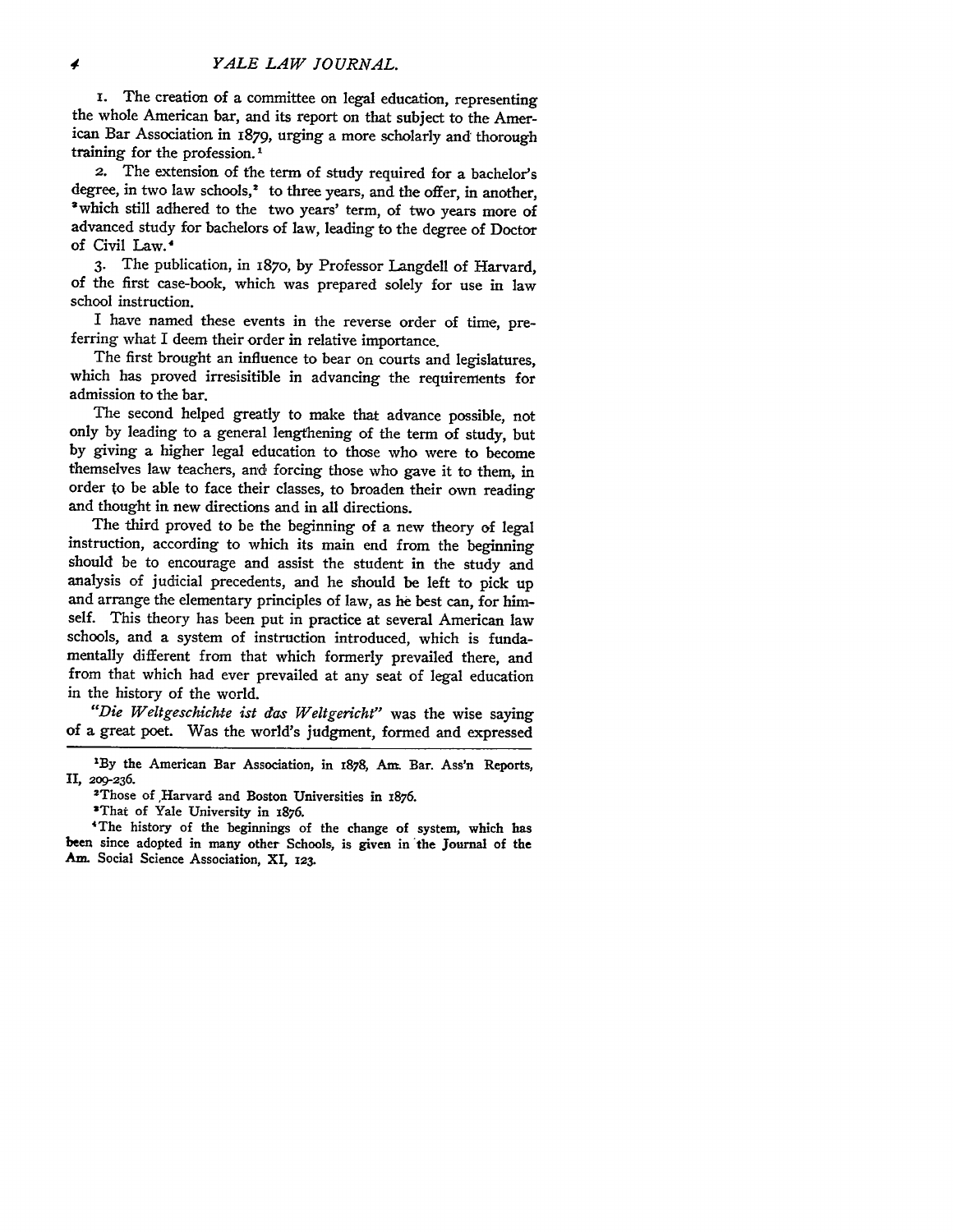during the long course of ages before **1870,** wrong on this point, so vital to the question of what a sound legal education **is?**

But let us limit the inquiry more narrowly. There has never been a country in which this new mode of teaching law could have been possible, except Great Britain and its dependencies, and the United States and their dependencies. In no other is it so fully conceded that judges, if they do not make law, make it certain what law is. In no other is there such a mass of authoritative judicial opinion on every branch of public and private law.

In one respect, the United States offer a more favorable ground for putting Professor Langdell's theory into practice than Great Britain. Only in the United States do judicial opinions express the final word of the sovereign power. The courts of Great Britain must bow to the will of Parliament. The will of the Congress of the United States must bow to the courts of the United States. The will of the Legislature of each State must bow to the will of its highest court. Here, therefore, the opinions of the courts are, in Great Britain they are not, the ultimate source, in effect, of written authority.

On the other hand, the unity of the judicial system of Great Britain, with its one final court of appeals for all causes arising in the kingdom proper, and another final court of appeals for all causes arising in her dominions beyond the sea, avoids that conflict of authority which is the despair of American jurisprudence.

**A** prominent advocate of the case-book system said last year in a public address that whatever time students might devote to the study of elementary law was worse than wasted; that no knowledge was gained **by** it on which they could rely; and that the information acquired, if any, was necessarily superficial and misleading.\* In his view, and in the view of quite a number of American law teachers, no book should be made the direct subject of class-room instruction in an American law school except a case-book.

The case-book is always a collection of cases on some particular topic. From its pages, aided **by** such explanations and additions as the teacher may be able to crowd into his hour, the student, under the new theory of legal education, must extract his knowledge of the elementary law relating to that branch; and after wrestling in succession with twenty such books on twenty topics, must be left to construct for himself an ordered and systematic body of the elementary law relating to all subjects, or perhaps be referred to one from an authoritative source, only at the close of his third year, as

<sup>\*</sup>Reorts of the American Bar Association, XXV, **749.**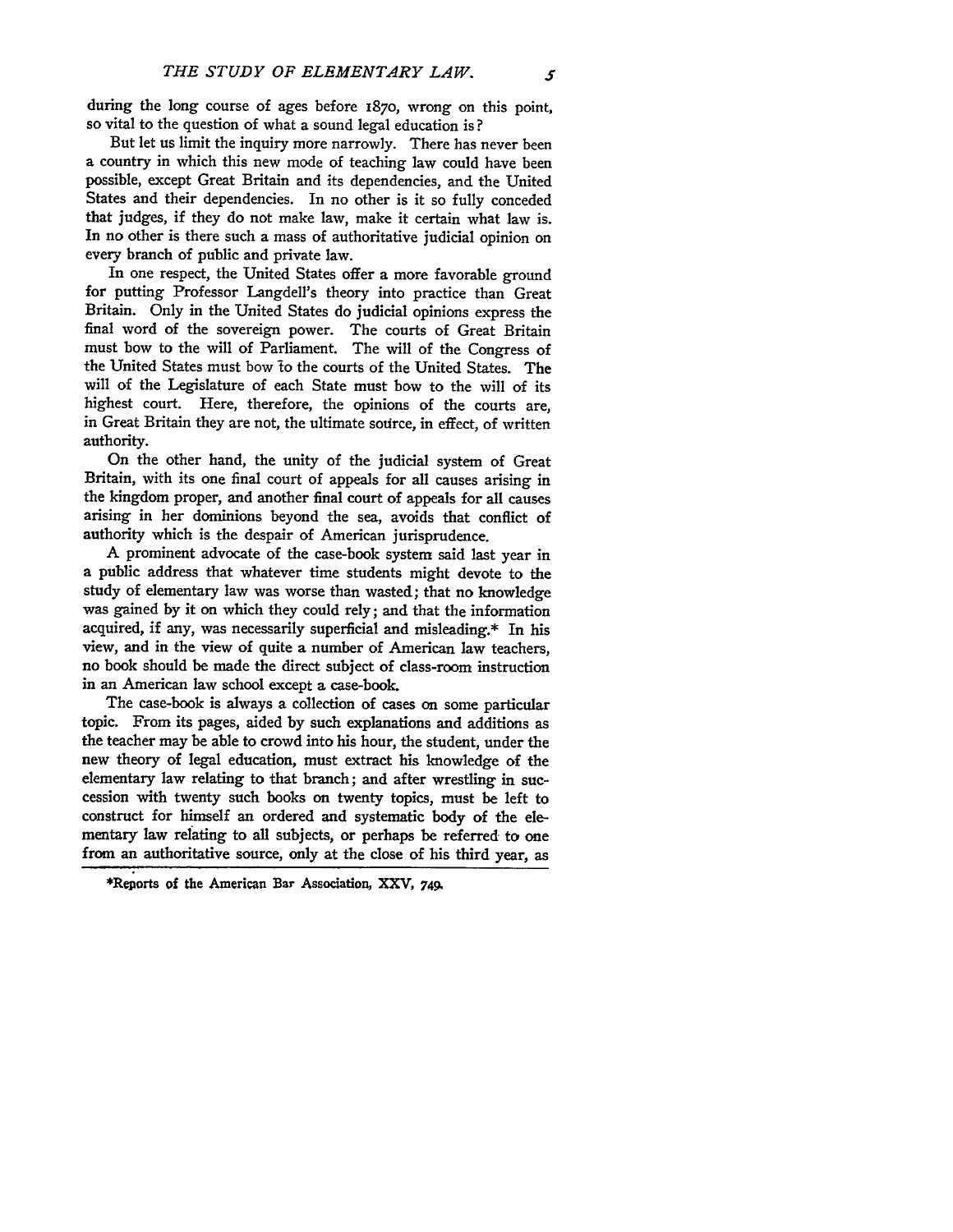the last thing to look at before entering the bar, or as a proper precaution before meeting the State examiners.

Instruction as to the proper study and analysis of cases, as to their place in judicial history, as to their authority and the limits of it; instruction on particular topics in detail based largely or even wholly on case-books, but coming after a general knowledge of the nature of the topic and the outlines of its field have been otherwise acquired ;- all this is useful and right. But can it be safe, can it be scientific, to skim over in a few lectures or leave for consideration in the closing months of a law school course that orderly statement and classification of legal conceptions and propositions which it is the purpose of elementary treatises to make, and without some familiarity with which no one, with the amplest library to consult, can know where to look for authority on any point? There are few lawyers who have had any considerable practice at the bar who will be in doubt as to the answer. They have found that what has helped them most has been the possession of clear general notions as to the whole field of law and the manner in which part of it is related to the rest. To give that, law schools must set before each incoming class the outlines of law in general, substantive and adjective, in orderly and scientific arrangement; and it should be done, if possible, by the best teacher in the faculty. Let the student start right, and he will come out right. Let him lean first on those who are wiser than he for accepted definitions and systematization of knowledge. Let him look for them to those who have made it their business to set them forth with precision, rather than to those who are only trying to decide a law suit, and to state their reasons as briefly as they can.

The main argument usually urged in favor of what for convenience may be called the case-system is that it is the inductive method; and that only inductive methods can be tolerated by modem science.

What is the meaning of the term "inductive method," as thus used to describe a method of learning law? It must be the method of proceeding from a study of particular decisions in particular law suits to ascertain **by** induction from these some general rule or rules **of** action, the application of which to a particular state of facts it was the purpose of each decision to make. It is, in the language of the logicians, a formal illation of a universal from singulars, produced **by** the mere action of the mind. It has little resemblance to-a material illation of a universal from singulars, dependent upon an objective process of investigating particular facts. In studying legal problems, facts are mere conditions upon which the reason is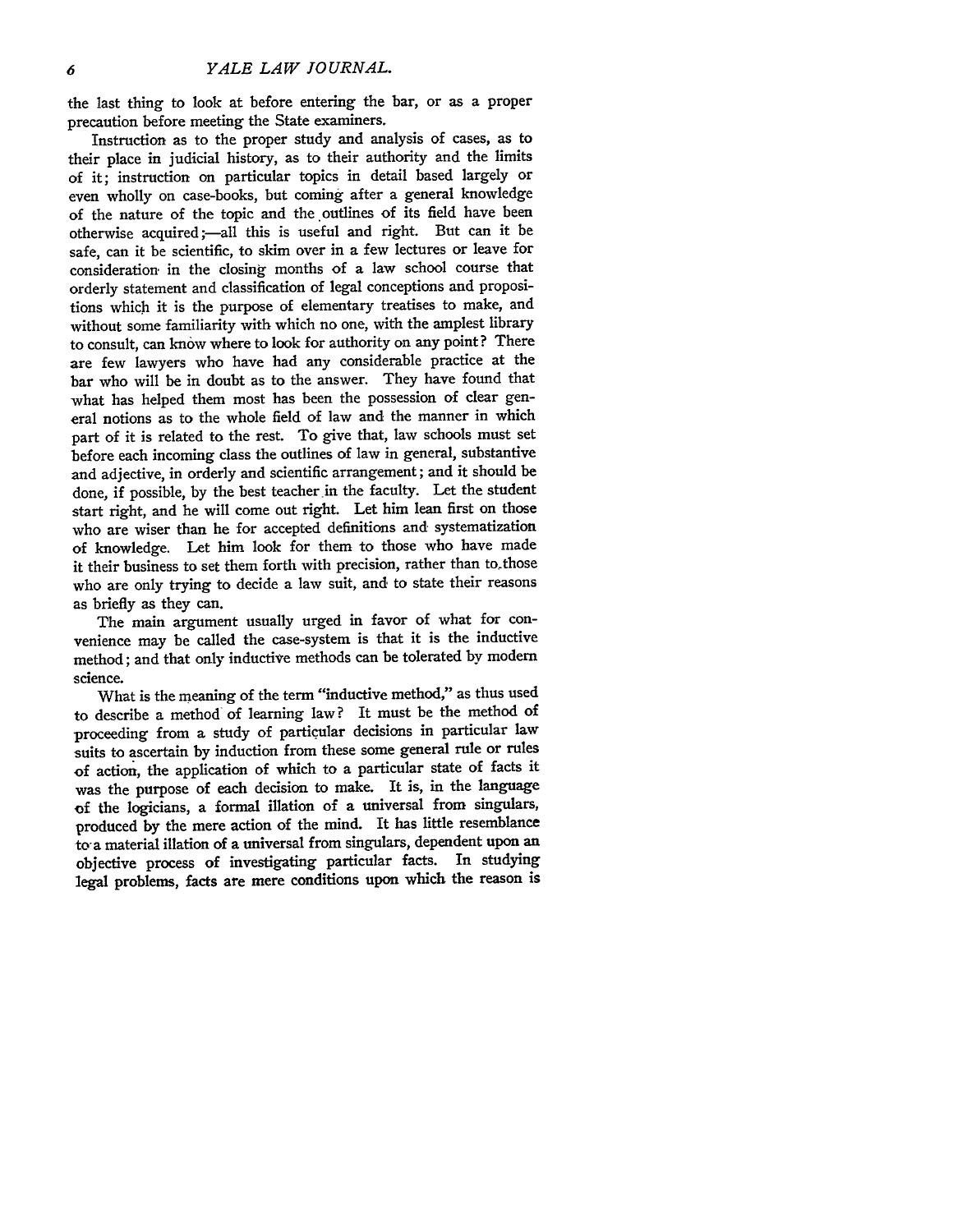to work, and have no intrinsic importance. Every judicial decision is, of course, a fact. But the fact that it was reached in a certain case is of no philosophic importance, except as it may illustrate the history of legal science; and that, to a beginner at least, is far more clearly shown **by** leading him to compare the institutional writers of successive centuries-Glanvil with Bracton, Blackstone with Kent.

Any commendation, therefore, of the inductive method as the only scientific manner of investigating natural phenomena and physi- cal problems is irrelevant to the question of applying the inductive method in legal education. That method is all important in deriving certainties from uncertainties, the knowable from the unknown. But it is worthless, except as a mode of mental discipline, when applied to deriving known principles of law from recorded opinions of certain judges, of which these principles are, or are intended to be, the foundation, and in which they are generally named and stated with more or less of formal precision. When thus used, it becomes more properly a deductive method, proceeding from analysis to synthesis.

Bacon revolutionized the processes of philosophy with respect to the study of the physical world. He left them where Aristotle left them with respect to the study of reasoning from assumed premises to logical conclusions **by** pure laws of cation to methods of legal education, and we have his own woid for it. In his *de Dignitate et Augmentis Scientiarum,* the father of the inductive philosophy devoted a separate title' to the Sources of Law. Unless, he says, law is certain, it cannot be just. Hence, that law is best *quae minimum relinquit arbitrio* His ideal to aim at was the formation of an official code of written law, stated with such clearness that he who runs might read it.4 Meanwhile, for the better understanding of what the written law might leave doubtful, the judgments of the highest courts were to be looked to as the surest guide. They were to be arranged and digested in order of time, not in that of their subject-matter, since not only the decisions, but the times in which they were pronounced, were to be considered in estimating their due authority. This work was to be done at public cost, and not **by any** of the judges, lest they should stuff the book too full of their own opinions.<sup>5</sup>

<sup>&#</sup>x27;See Sir William Hamilton's Lectures on Logic, Lect. XVII.

<sup>-</sup>Lib. VIII. Cap. III.

<sup>3</sup>Works, *<sup>4</sup>* **Ed.** of **1803,** VII, 44. *ibid.,* 453, Aphorism LXVIII. &Works, VII, 457, Aphorisms LXXV, LXXVI.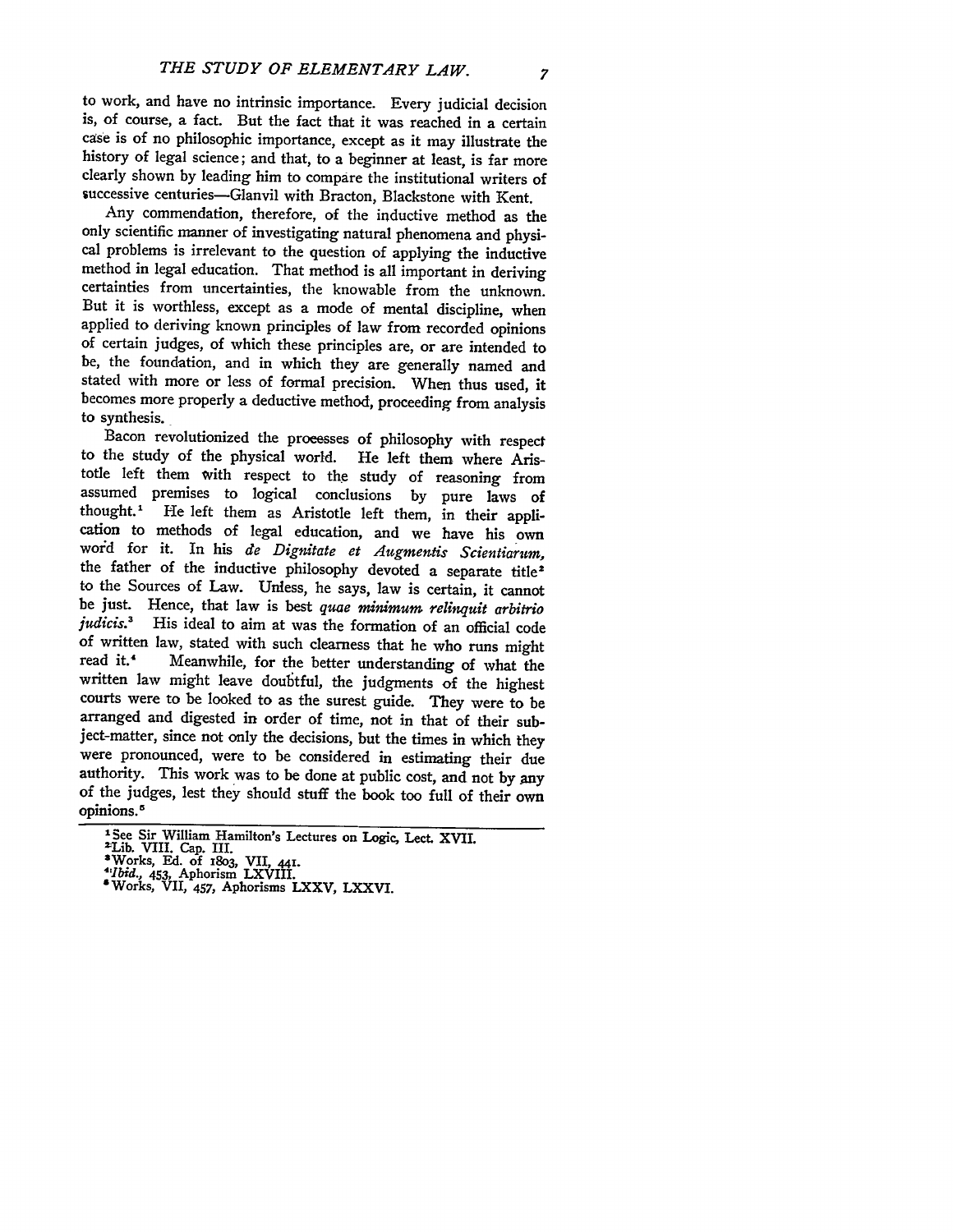Such works, however, were for the information of the lawyer or the citizen. So far as they set forth the rules of public law, they were also proper to be put in the hands of the student of law. Not so as to private law. This must be taught by institutional treatises, set out in clear and plain order, "not omitting some subjects and dwelling too long on others, but touching upon each briefly, so that to a student afterwards coming to read the whole body of the law nothing may appear wholly new, but as that of which some little, notion had been previously imparted *(levi aliqua notione praeceptum).*

No one who reads this chapter of Bacon's philosophy will question his attitude towards the teaching of elementary law. To quote his very words: "Youths and novices are to be prepared for receiving and imbibing more deeply and conveniently the knowledge and the difficulties of jurisprudence by institutes."<sup>2</sup>

He would also have in each country a book setting forth its legal rules, and after each of them, which is to be stated in brief and comprehensive words, adding illustrations and decisions of cases best fitted to explain it *(decisiones casuum maxime luciden-tae ad explicationem).3*

In the same vein, he has a word of caution for us who are law teachers. Lectures, he says, on law, and the exercises of those who are devoted to the study of law, should be so framed and ordered as all to tend rather to quieting than exciting questions and controversies as to what the law is. For now, and from a remote antiquity, too, it has been a kind of contest between all law teachers how to multiply doubts and questions as to law, as if for the sake of showing how bright they were.'

Bacon took pains himself to prepare an elementary law book for the benefit of students. His *Elements of the Common Law,* published in  $1630$ ,<sup> $s$ </sup> came at once into use as a text-book, and held its place as such until the close of the next century. $^6$  In his preface to that work, he observes that he could think of no way in which he could essay to pay his debt to his profession so well as **by** collecting the

8 Theophilus Parsons dissuaded John Quincy Adams, when a student in his office, from reading it, saying that it taught rules rather than principles. Proc. Mass. **Soc., 2d** Series, XVI, **412.**

*<sup>&#</sup>x27;Ibid,* 458, Aphorism LXXXI.

*<sup>2</sup>Praeparendi sunt juvenes et novitii ad scientiant et ardua juris altius et conmnodius haurienda et imbibenda per institutiones.* Ibid.

*<sup>2</sup>Ibid,* 459, **Aph.** LXXXIV. *<sup>4</sup>*

*Ibid,* **Aph.** XCIII.

<sup>5</sup> Works, IV, I-81.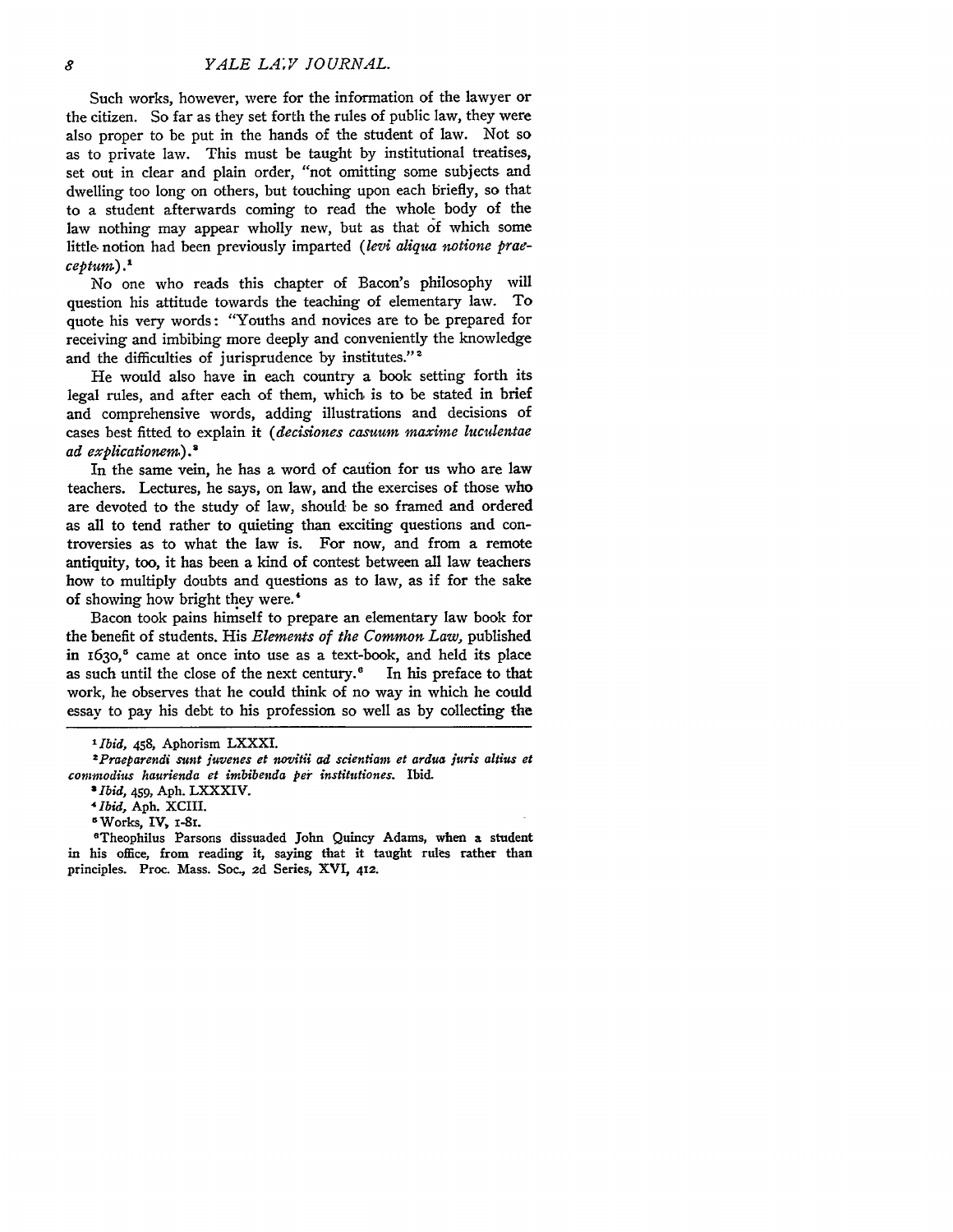rules and grounds dispersed throughout the body of the laws of England, for-to quote his words-"Hereby no small light will be given in new cases and such wherein there is no direct authority, to sound into the true conceit of law by the depth of reason; in cases wherein the authorities do square' and vary, to confirm the law and to make it received one way; and in cases where the law is cleared by authority, yet nevertheless to see more profoundly into the reason of such judgment and settled cases, thereby to make more use of them for the decision of other cases more doubtful; so that the uncertainty of law, which is the most principal and just challenge that is made to the laws of our nation at this time. will by this new strength laid to the foundation, somewhat the more settle and be corrected."<sup>2</sup>

His book sets forth certain rules, it will be recollected, each being followed by a number of illustrations, often taken from reported cases. To these cases, however, he did not refer.<sup>3</sup> for, he says, "I judged it a matter undue and preposterous to prove rules and maxims, wherein I had the examples of Mr. Littleton and Mr. Fitzherbert, whose writings are the institutions of the laws of England; whereof the one forbeareth to vouch any authority altogether; the other never reciteth a book but when he thinketh the case so weak in credit of itself as it needeth surety."<sup>4</sup>

A great American lawyer and law teacher, speaking in the same vein, has said that cases do not make principles: they only illustrate them; and that the well trained student has a higher learning than they can furnish. "He does not," to quote his words, "need to wade through hundreds of volumes of books to see whether a particular point has been somewhere or other decided. He knows how it was decided, if it ever was, and how it ought to be decided if it never was.<sup>6</sup>

The term "case-lawyer" is justly one of reproach. What does it mean? He is a case-lawyer to whom the natural appeal to authority is to a volume of reports. He is a case-lawyer to whom a reported case is anything more than a statement of how a particular court decided a particular cause **by** applying particular rules to particular facts. If any such rule was a new one, the decision was wrong,

**<sup>&#</sup>x27;i.e.** in modem phrase, "square off," as one pugilist confronts another in fighting attitude.

<sup>2</sup>Works IV, **io.**

<sup>&</sup>lt;sup>\*</sup>In the original edition.

<sup>&#</sup>x27;Op. cit., **[3,** [4.

**<sup>&#</sup>x27;** Edward **J.** Phelps, Orations **and Emays, 83.**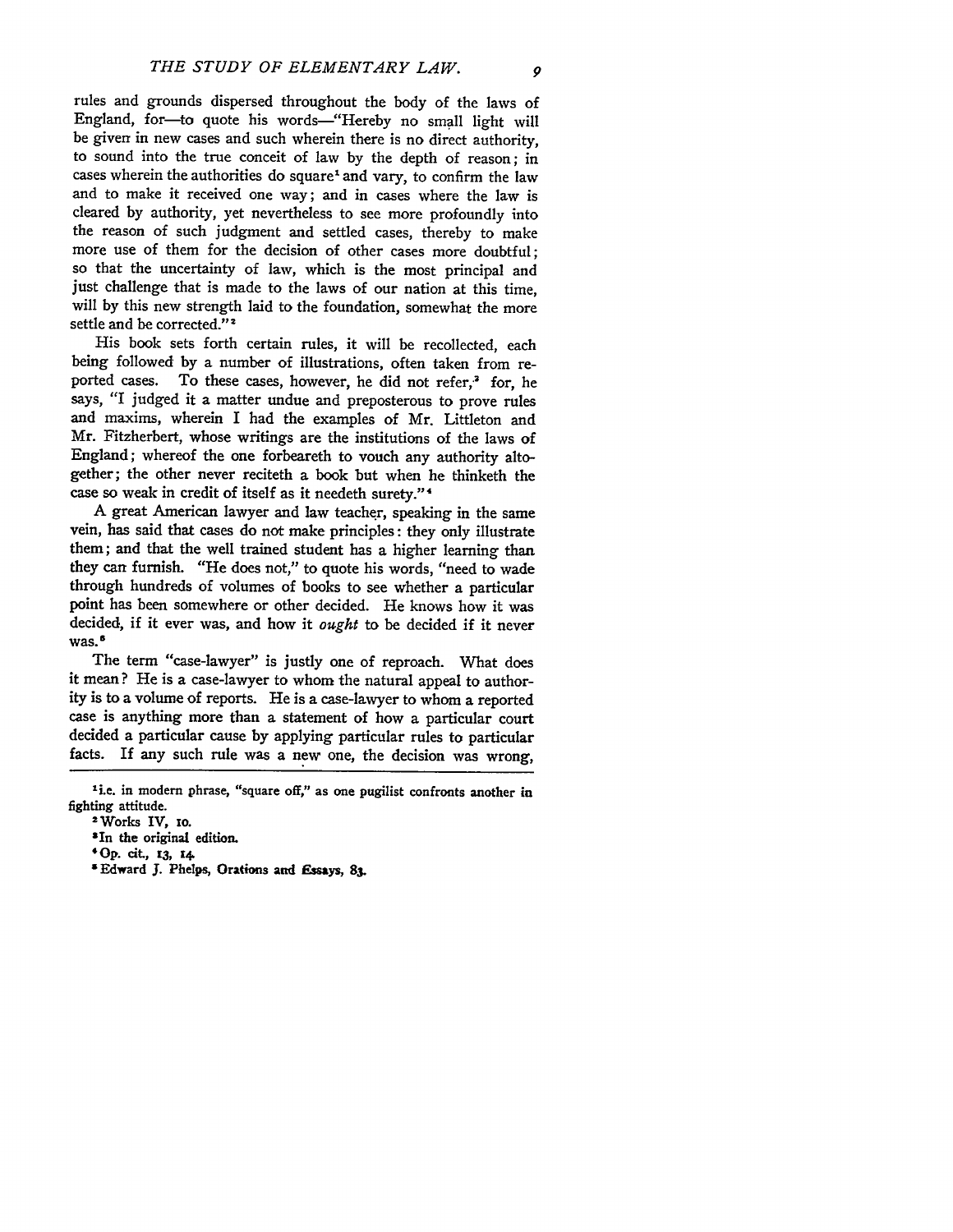unless it be a rule consistent with and flowing from the reason of the Jaw.

To what end is an opinion formally pronounced by a court of last resort? Certainly its primary office is not to constitute a source of supply from which law can **be** dug out by pains and difficulty. It is, on the contrary, at is best when it makes what the law as to a certain point is and how it applies to the case in hand most clear and easy of apprehension. Lord Bacon well observed that judgments "anchorae legum sunt, ut leges republicae."<sup>1</sup> They serve, that is, to hold the law firm in its place, just as the law serves to hold the State firm in its place. But the State was before the law, the law before the judgment. A case is worthless unless there is something which underlies it.

Fortunately for the student of law, these underlying propositions or principles are neither numerous nor obscure. In the words of the late Chancellor Hammond, in the able report to the American Bar Association in **1892** of its committee on Legal Education:

"No conception held in common by a large number of men such as the members of a State or great community can be very complex in its nature or difficult of comprehension. This may be taken for granted as one of the laws of thought. Consequently the fundamental notions out of which the rules of law are derived must be of this simple character, since it is in the general acceptance and uniformity of these notions that the common law exists as such."<sup>2</sup>

The case-system turns judges into oracles—or idols. It tends to put the student back into the ranks of those of former generations who thought of law only as a rule prescribed by a superior authority. **If** that be all of it, it may well be sought by going to the highest source of authority, and with us it is the courts that have the last word for the decision of every right or duty. But it was the right, the duty, or the absence of it, on which the decision hung: it is these that must be known before it can be comprehended.

In all instruction by the case-system, indeed, in actual practice, the teacher is compelled to supplement and support his work by reference to text-books, and statements of elementary propositions, and more or less of the proper classification of such propositions. The case-book may not begin, but conclude such a statement.<sup>18</sup>

**<sup>1</sup>De** Augmentis Scientiarum, Aphorism LXXIIL 2Reports of the American Bar Association,. XV, **342.**

**<sup>\*</sup>See,** for an example of this, Professor Beale's Cases on the Conflict of laws, at the end of the third volume of which comes a general exposition, covering forty-five pages, of the elementary conceptibns and rules relating to that subject.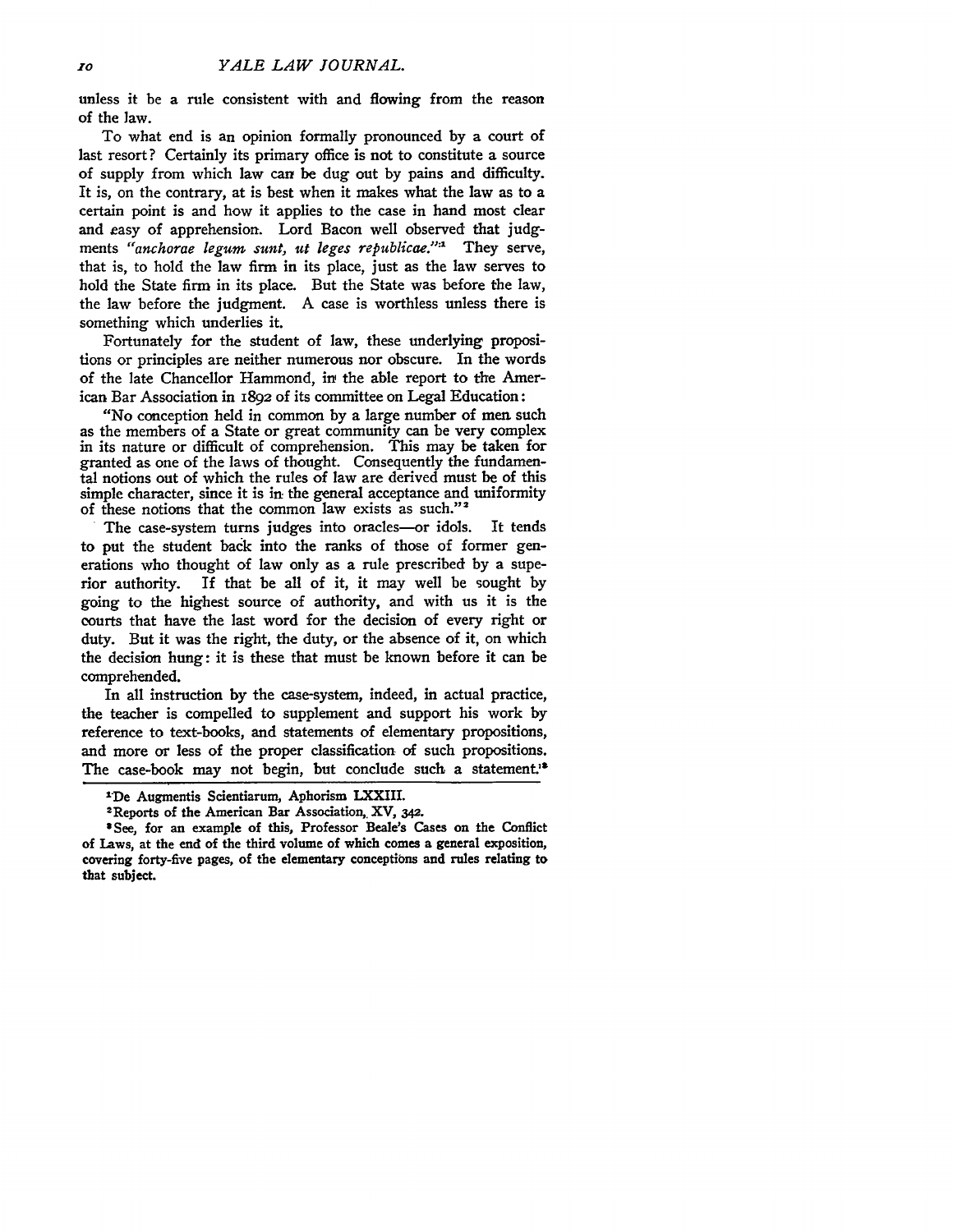The instructor is forced to begin with one, oral and therefore necessarily meagre, inadequate, and imperfectly apprehended.

Is he taking up a case-book on Torts? What are torts? Why are these cases classified together? The instructor or the casebook must first explain the division between Torts and Contracts, the nature of Quasi Contracts, of a legal obligation, of any obligation.

Is he carrying his class through a case-book on Criminal Law and Procedure? How do public wrongs differ from private ones?<br>How does our law define this crime or that? What is burglary? Why send the inquirer to some ancient case for the answer, when the definition is better stated in every elementary treatise on the subject? It is a definition to be learned by heart. Let him learn it in its best form.

Is it said that he will remember it better or understand it better if he digs it out for himself from a series of cases? Is there not more danger that the conceptions acquired from the earlier ones may pre-occupy his mind, and obscure the closer and fuller ones given in the later? He is dealing, we must remember, with the grammar of law; with things that cannot be controverted; with things that every lawyer must know and have at his instant command.

The young man who has learned **by** heart a legal maxim or definition, of acknowledged authority and unexceptionable phrase, weighing every word, as weigh he must, in order to learn it, has put an arrow in his quiver that he will find his best weapon on a sudden call. I know I found it so when at the bar. I know that no argument now impresses me from the bar more than one proceeding from settled principles, with no reference to reported cases.

Who has ever opened the first book of the Institutes of Justinian, or of the Digest, without feeling his mind impressed **by** that stately tion, or at least to the Roman, they needed none. To him they proved themselves, and for the most part they are true for all men and all times.

In any country governed **by** an official code, it will hardly be questioned that that must be read **by** and, so far as it may need it, explained to every student of law. That code will have gathered into an orderly whole whatever is most important in such rules of conduct as may have been established **by** proper usage, judicial precedents, legislative action. Thereafter, all prior usage, precedent, legislation, will be studied **by** the beginner mainly for the help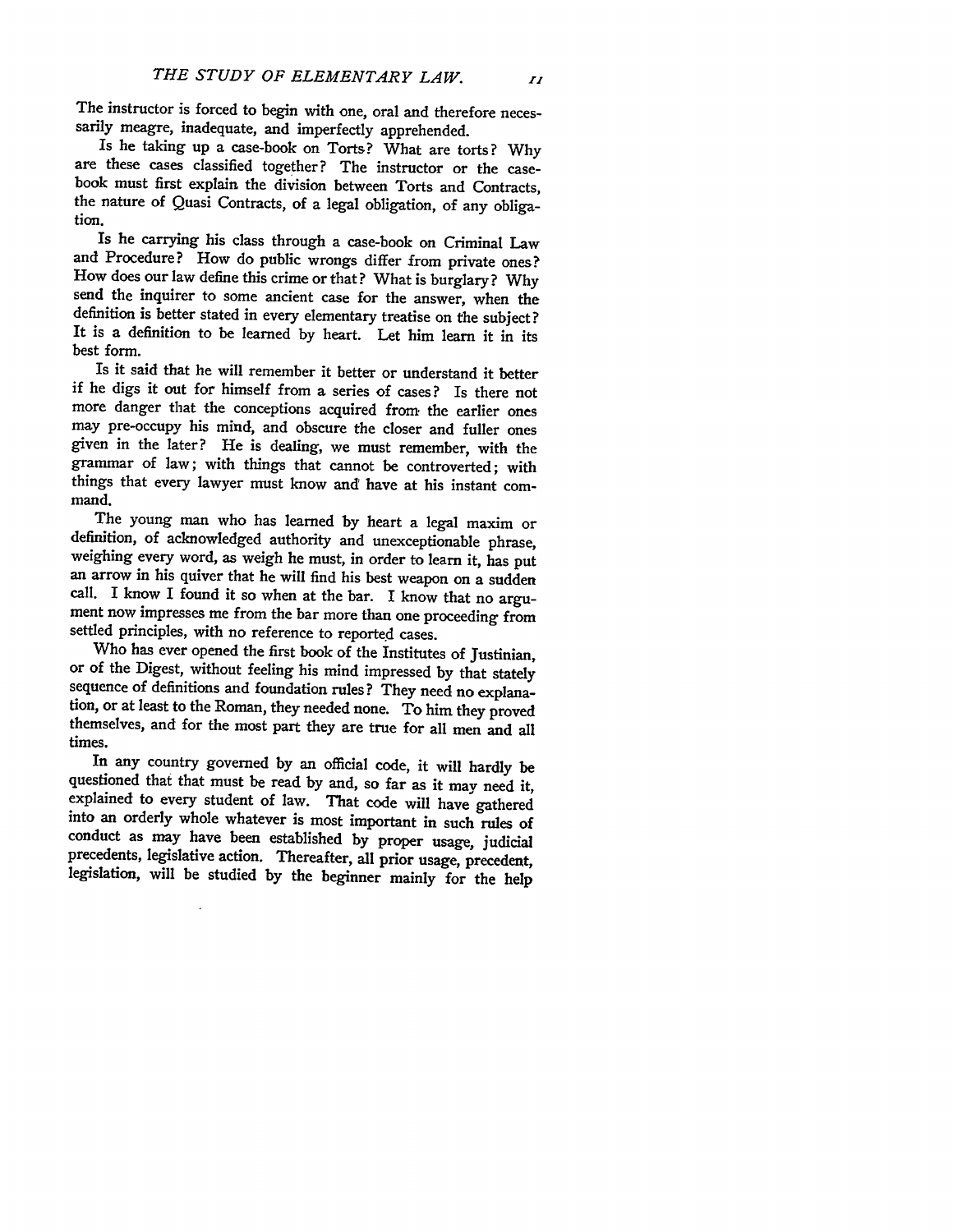they give in understanding the just meaning and effect of the language of the code. The day may come when he will have the leisure and ability to look at them as part of national or universal history, but if it comes while he is yet preparing himself for admission to the bar, it will be in the closing stages of his preparation.

The same reasons, though with a less necessity, apply to the student of law in a country whose law is still unwritten. It is, as Sir Henry Maine has so well said, always and in every land written out unofficially by private hands, before it becomes a matter of public record. Courts are its echoes.\*

The European system of legal education has always been founded on that of the Roman Empire. Roman law was taught as a system of deductive science. The *Corpus Juris* proceeds from assertions of principles to their application to various cases. The Institutes are a compendium of elementary law, prepared by law school professors, avowedly as a law school text-book. They are followed by the Digest, in which the same principles are more fully stated and illustrated. Then came the statute laws of recent times.

Can, indeed, in the nature of things, a science like law be intelligently taken up by one who has never been introduced to an acquaintance with its fundamental terms and conceptions?

It is said that Professor Agassiz was accustomed to begin his instructions in ichthyology by giving each student a fish and telling him to describe it. It was not a bad way. The teacher of physical science has this advantage over us. But can we learn algebra by having a quadratic equation flung at us, at the start, and being asked to explain it?

Some of our educational theorists undertook, a few years ago, to carry the "inductive system" into our primary schools. The multiplication table was no longer taught. Children were to be gently led to construct one for themselves, should they deem it useful, and only after fully apprehending the methods and processes on which it rested. They tell a story of a little girl-the product of this erawho was asked by an aunt how much seven times six made. "Oh, dear," was the reply, "I worked a week over that, last winter. I made up my mind it was either 40 or 42. I've forgotten which, and I don't care now, for we have got through multiplication."

<sup>\*</sup>The respect which the courts feel for "elementary treatises of acknowledged authority," **it** may safely be said often exceeds that paid to any judicial opinions except their own. See Pennsylvania Co. v. Roy, **1O2 U. S., 451, 456:** The Majestic, **x66 U. S., 375,** 386.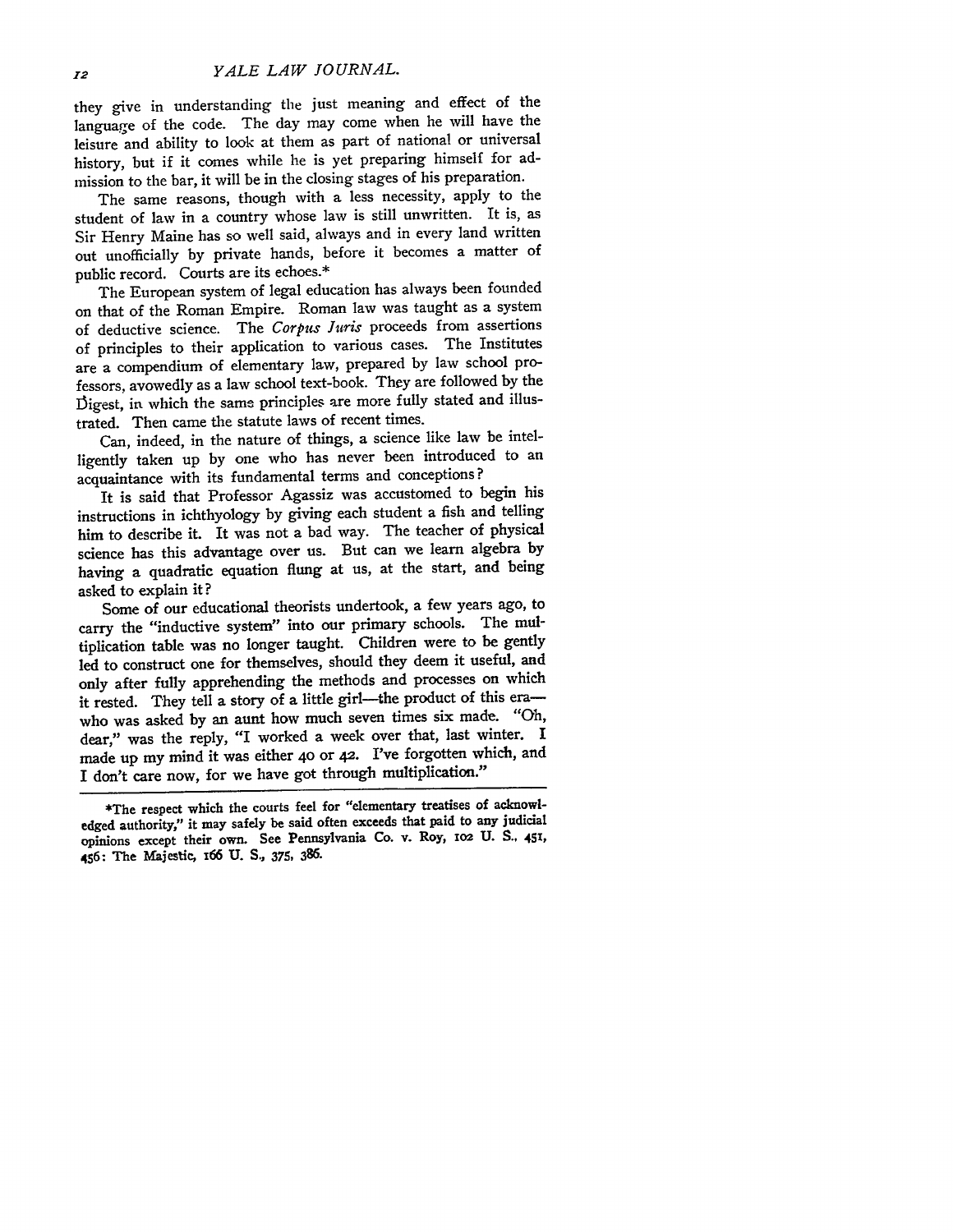There are those who would conduct our high schools on the same theory, and let the scholars study what they like and as they like, without the drudgery of laying a foundation first. A Massachusetts Latin school teacher has recently complained of the captious way in which college examiners mark the papers presented in English, and condition applicants for admission for mistakes in spelling or diction. Even if they were bad ones, he thought they should be overlooked, if the paper showed a sound appreciation of the subject from a literary point of view.

Germany, a few years ago, yielded somewhat to suggestions of this kind. In 1892, her system of secondary education was revised so as greatly to increase the use of the inductive method of instruction, and lessen the amount of grammatical and logical training previously required. The results were disastrous. Those who passed from the school to the university were found to be lacking, as compared with those of previous years, in clear thought and close reasoning. A general conference of the educational authorities was held at Berlin in I9oo, to consider the situation, and in **19oi** a new "School Order" .was adopted, showing a decided reversion to the old usages, by adding seven hours a week more of gymnasium instruction in the Latin language.

If then we are to trust the experience of the world, to teach law by cases only, or by cases mainly, without first grounding the learner in the elements of the subject is, so far as scientific methods of instruction are concerned, to begin at the wrong end. It is to explain the foundation of a building by examining the roof, or rather by scrutinizing a few of the shingles.

Is the "case-system" to be adopted as a mode of mental discipline, or as strengthening the analytic faculty.

No serious study fails in some measure to discipline and reinforce the mind. But at the time of life which the law student has reached, and at the stage of education to which he must have attained, in order to be fit to enter on professional studies, mental discipline must be relegated to a secondary place.

The American high school or academy has pushed itself forward until the best of them now hold half the field formerly occupied **by** our older colleges, and the entire field now occupied by our weaker colleges. They have come to give to every American boy his best chance to acquire that texture of the mind which is the best gift of general education. It is, since the modern extension-the undue extension, **I** venture to think--of the elective system, in the fitting school, more than in the college, that habits of intellectual discipline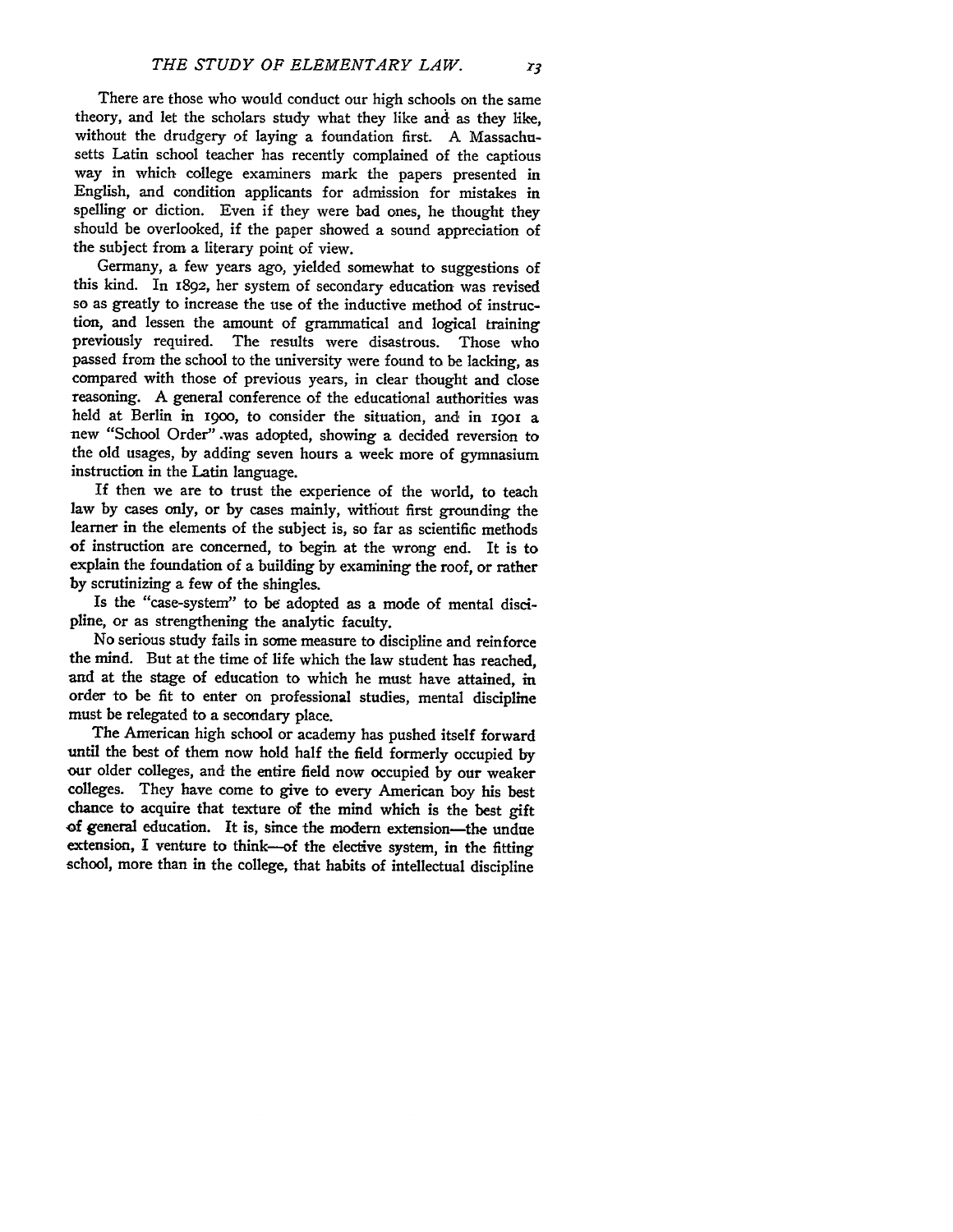are impressed. There are certain studies which must be pursued there, for the simple reason that entrance to college cannot otherwise be gained. Whether the boy likes them or dislikes them, he must become their master.

The best things we learn in early life are the hardest things and the least agreeable. Every man's life has its irksome duties, and he who has not learned in boyhood to do unwelcome tasks, and do them well, enters on his later years under a sad handicap. James Martineau said that the college study which had done him the greatest good was advanced mathematics, and that he took it because he hated it.

The students in the principal American law schools have had at least a high school education and that discipline, from enforced tasks performed during a course of years, for which it stands. If they have added a college course, further discipline has been also gained. High school and college are fields for discipline. It is, or ought to be, one of their main and peculiar ends. It is not and cannot be a main end for a law school to pursue. The law school requires, as a condition of entrance, what presupposes the possession of a fair degree of it. Its object is to teach law, and to invigorate the mind only as every science faithfully pursued strengthens the pursuer in the chase.

The report to the American Bar Association in 1892 of its committee on legal education, to which reference has been made, well expressed what then was, and I believe still is, the conviction of the legal profession, regarding the subject under consideration. The modem view (to summarize its conclusions) of the nature of human law leads directly to a natural and practical plan of elementary study. Its subject matter is those relations of men to the State or under the State to each other which are the necessary result of membership in a political communiry. These relations exist before the law and are regulated, not created, by it. They give rise to rights and duties. It makes no difference in practical effect whether the right or duty is so plain that all must own it, or one resting on some positive enactment. In either case, courts enforce it; in neither case do they create it. The elements of the law, therefore must be taught, and formally taught, to every student, with due regard to their history, but with first regard to their essential character.

There is a juristic encyclopedia, as the Germans phrase it, that must be mastered by whoever would be a true lawyer. It must receive his attention at the beginning of his course, and also at the